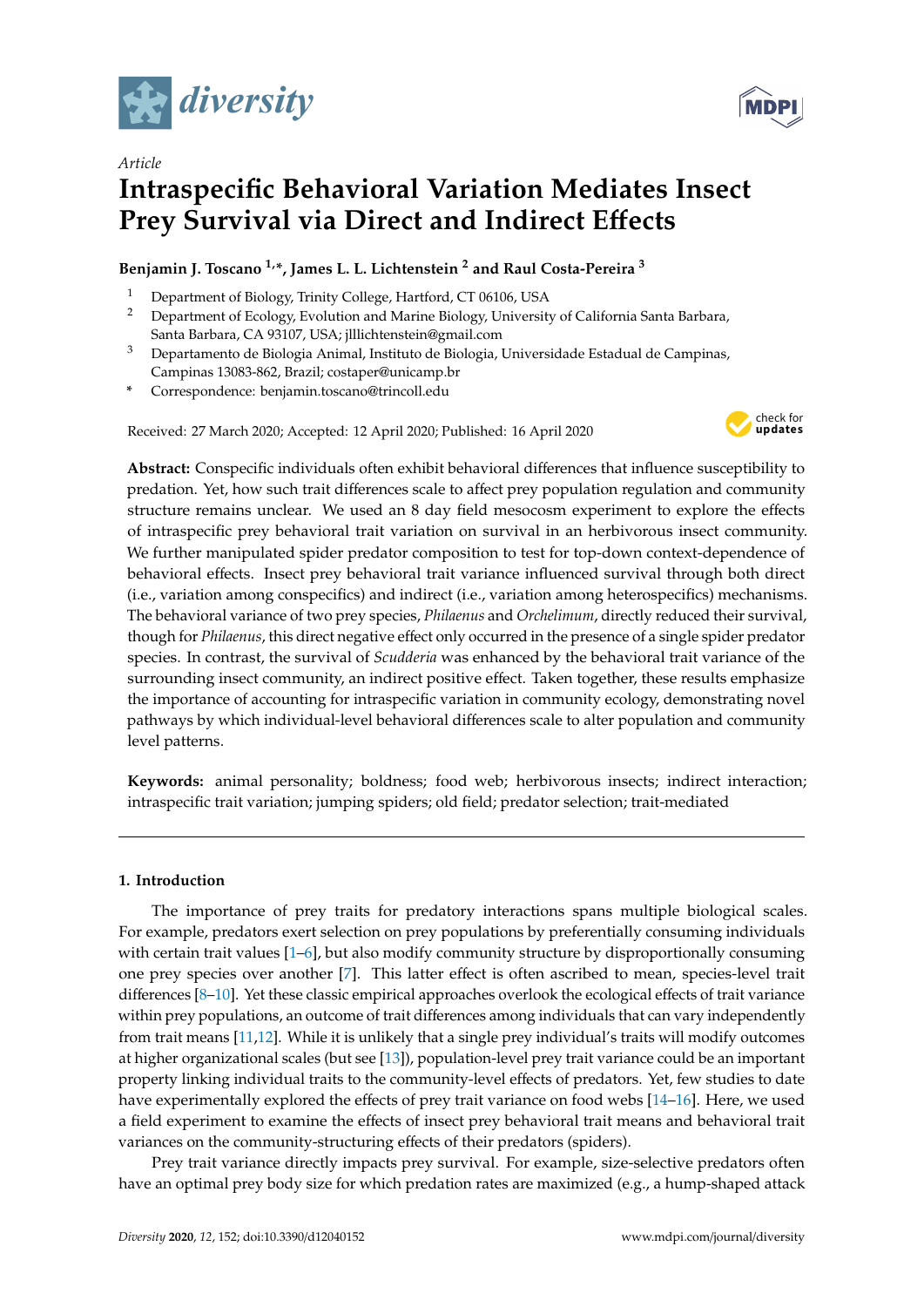rate distribution [\[17](#page-8-10)[,18\]](#page-8-11)), and the same likely applies to other types of prey traits [\[19\]](#page-9-0). Under such a scenario, increasing variance around the optimal trait mean would increase the prevalence of defended individuals, thereby reducing predation rate [\[11](#page-8-5)[,20\]](#page-9-1). Alternatively, if the prey population trait mean deviates from the predator's optimal prey trait value, then increasing variance could increase predation by increasing the prevalence of vulnerable individuals, though this effect would depend on the dominant direction of trait variance [\[11](#page-8-5)[,20\]](#page-9-1). These effects of prey trait variance might further depend on predator species identity because predator species often differ in their optimal prey trait values [\[8](#page-8-3)[,21\]](#page-9-2) as well as the type of selection that they induce (directional, stabilizing, or disruptive) [\[22\]](#page-9-3).

Trait variance within prey populations could further influence predation rates on other prey species through indirect effects, though the nature of these effects may depend upon the type of phenotypic trait under consideration. If a species' trait variance directly reduces its vulnerability to predation, then this could turn predation pressure towards other prey species within the community. Alternatively, for traits that are relatively labile, such as behavior, the trait variance of interspecific prey could lead to trait changes in a focal species that render it more vulnerable to predation [\[23](#page-9-4)[,24\]](#page-9-5). While this latter indirect effect would not occur with prey traits that are fixed over short durations (e.g., body size), this type of indirect effect could be prevalent for traits whose expression is context-dependent, such as behavior [\[25\]](#page-9-6). Nevertheless, the majority of studies examine the effects of prey behavioral traits at the individual level (i.e., a natural selection context) [\[3\]](#page-8-12), while community-level effects of behavioral trait variance remain poorly understood.

Here, we explore how the behavioral trait variances and behavioral trait means of herbivorous insect populations mediate the effects of spider predators on insect survival. We took advantage of naturally occurring boldness (behavioral trait) variation within and across prey populations and manipulated predator species composition to test for context-dependence of behavioral effects. Our study reveals both direct and indirect effects of prey boldness variance, with some effects occurring only under certain spider predator species compositions. These findings demonstrate new pathways by which behavioral trait variation within populations, often overlooked within the field of community ecology [\[26](#page-9-7)[–28\]](#page-9-8), could scale to regulate community assembly and food web dynamics.

## **2. Materials and Methods**

## *2.1. Study System and Animal Collection*

We investigated the effects of prey behavior on prey survival using a spider predator–insect prey community system. Our experiment was conducted in a  $60 \times 12$  m old-field dominated by ruderal plants (e.g., *Solidago* spp.) at the Donald S. Wood Field Laboratory (South Shenango, PA, USA). Spiders are important mesopredators within old-field communities, feeding on a variety of herbivorous insects that in turn regulate old-field primary production [\[29](#page-9-9)[–31\]](#page-9-10). Preliminary sampling revealed that the jumping spiders *Phidippus clarus* and *Platycryptus undatus* were abundant predators at our field site, while four species dominated the herbivorous insect community: meadow froghoppers *Philaenus spumarius*, bush katydid nymphs from the genus *Scudderia*, common meadow katydids *Orchelimum vulgare,* and silver leafhoppers *Athysanus argentarius*. Given their abundance and thus high likelihood of interacting in the field, we selected these two predator and four prey species for our experiment. Prior to the experiment, we verified that both jumping spider species fed readily upon these insect prey species in one-on-one feeding trials. Spiders and insects were collected by sweep-netting and maintained individually in 50 mL clear plastic vials before the start of the experiment. Spiders were fed houseflies ad libitum during this 4 day housing period, while insect vials contained a single *Solidago canadensis* leaf for food and moisture. Individual spiders and insects were used once in the experiment, and survivors were released.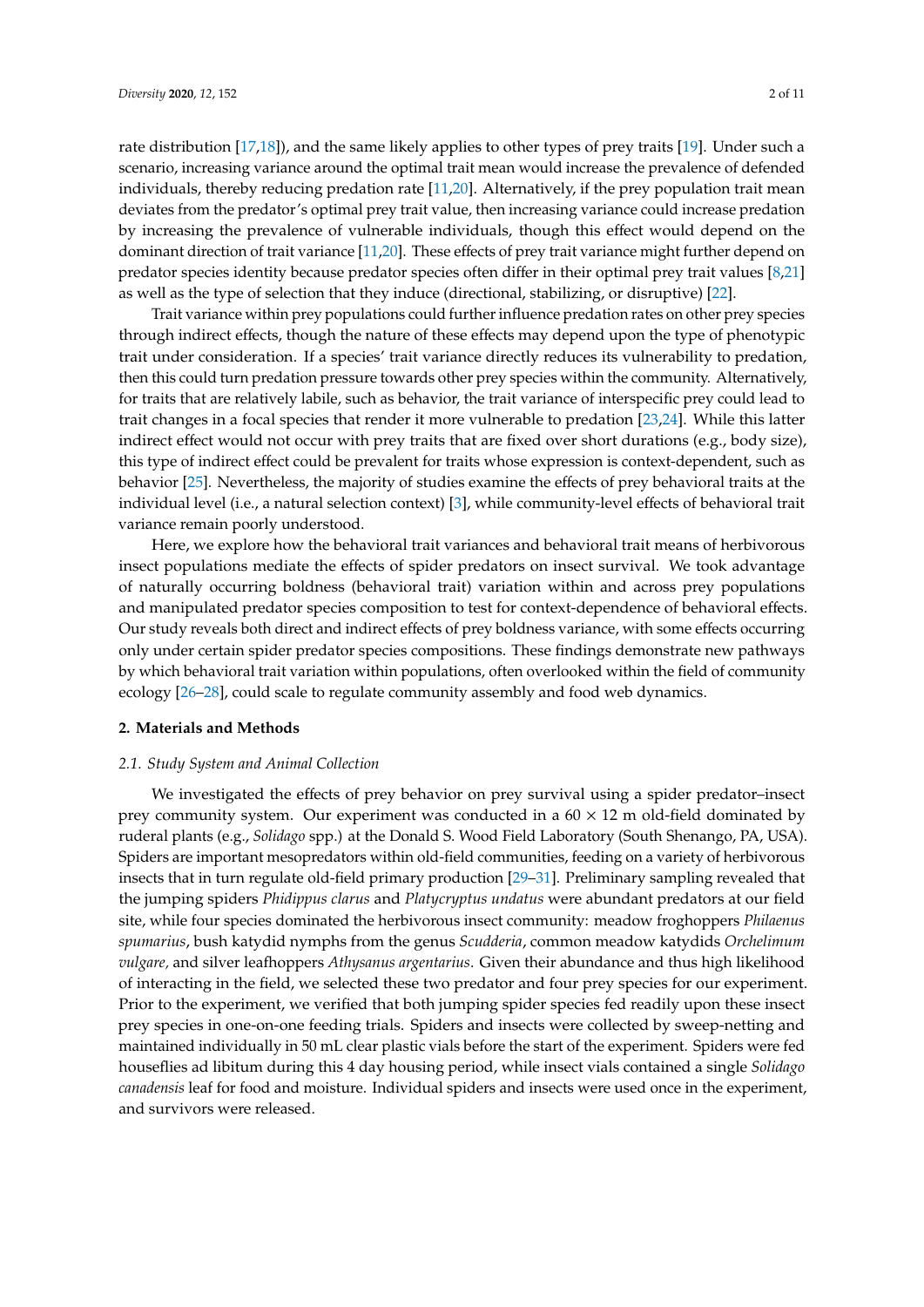### *2.2. Experimental Design*

We tested the effects of insect prey behavioral trait variances and behavioral trait means on prey survival within replicate field mesocosms. Each  $0.36$  m<sup>2</sup> area mesocosm was stocked with the same insect prey community: 10 *Philaenus* individuals, 10 *Scudderia* individuals, 5 *Orchelimum* individuals, and 5 *Athysanus* individuals, reflecting the relative abundance of these species at our old-field site. Prior to the placement of insect prey in mesocosms, we assayed the boldness behavior of each individual insect using the same assay (see *Prey Behavioral Assay* below). Insect prey were then added to mesocosms haphazardly and blindly with respect to their individual behavior (Figure [1\)](#page-2-0) in order to generate naturally occurring behavioral variation within and across prey species' populations. Thus, mesocosm prey communities varied continuously in prey species' mean boldness and boldness variance.

<span id="page-2-0"></span>

**Figure 1.** Histograms depicting boldness measurements for insect prey individuals used in the mesocosm experiment. Each mesocosm received 10 *Philaenus* individuals, 10 *Scudderia* individuals, 5 *Orchelimum* individuals, and 5 *Athysanus* individuals. Prey individuals were added haphazardly and blindly to mesocosms with respect to their individual behavior, generating naturally occurring behavioral variation within and across prey species' populations.

We manipulated spider predator species composition across mesocosms to test whether potential effects of insect prey behavior on prey survival were context dependent (i.e., only occurred under certain predator species compositions). We manipulated spider species composition using three different treatments: two *Phidippus* spiders per mesocosm (n = 10 mesocosm replicates), two *Platycryptus* spiders per mesocosm (n = 13 mesocosm replicates), or one of each spider species per mesocosm (n = 12 mesocosm replicates). Given the  $0.36$  m<sup>2</sup> area of our mesocosms, these experimental predator densities were within the range of those observed within our old-field site, as well as those reported for *Phidippus* within other old-field sites  $(4-10 \text{ spiders per m}^2 [29,32])$  $(4-10 \text{ spiders per m}^2 [29,32])$  $(4-10 \text{ spiders per m}^2 [29,32])$  $(4-10 \text{ spiders per m}^2 [29,32])$ .

## *2.3. Prey Behavioral Assay*

Prior to starting the mesocosm experiment, we measured the behavior of each insect prey individual using the same boldness assay. Boldness, defined as an individual's propensity for risk-taking, can be measured in several ways [\[33,](#page-9-12)[34\]](#page-9-13). Following other studies [\[35–](#page-9-14)[37\]](#page-9-15), we measured boldness as emergence time from a refuge, where individuals that emerge (i.e., enter a potentially dangerous situation) more quickly are considered bolder than individuals that take longer to emerge.

The boldness of each prey individual was measured by placing it, using a small capillary tube, at the bottom of a 50 mL tube (11 cm in length) that opened to a larger arena that insects were unfamiliar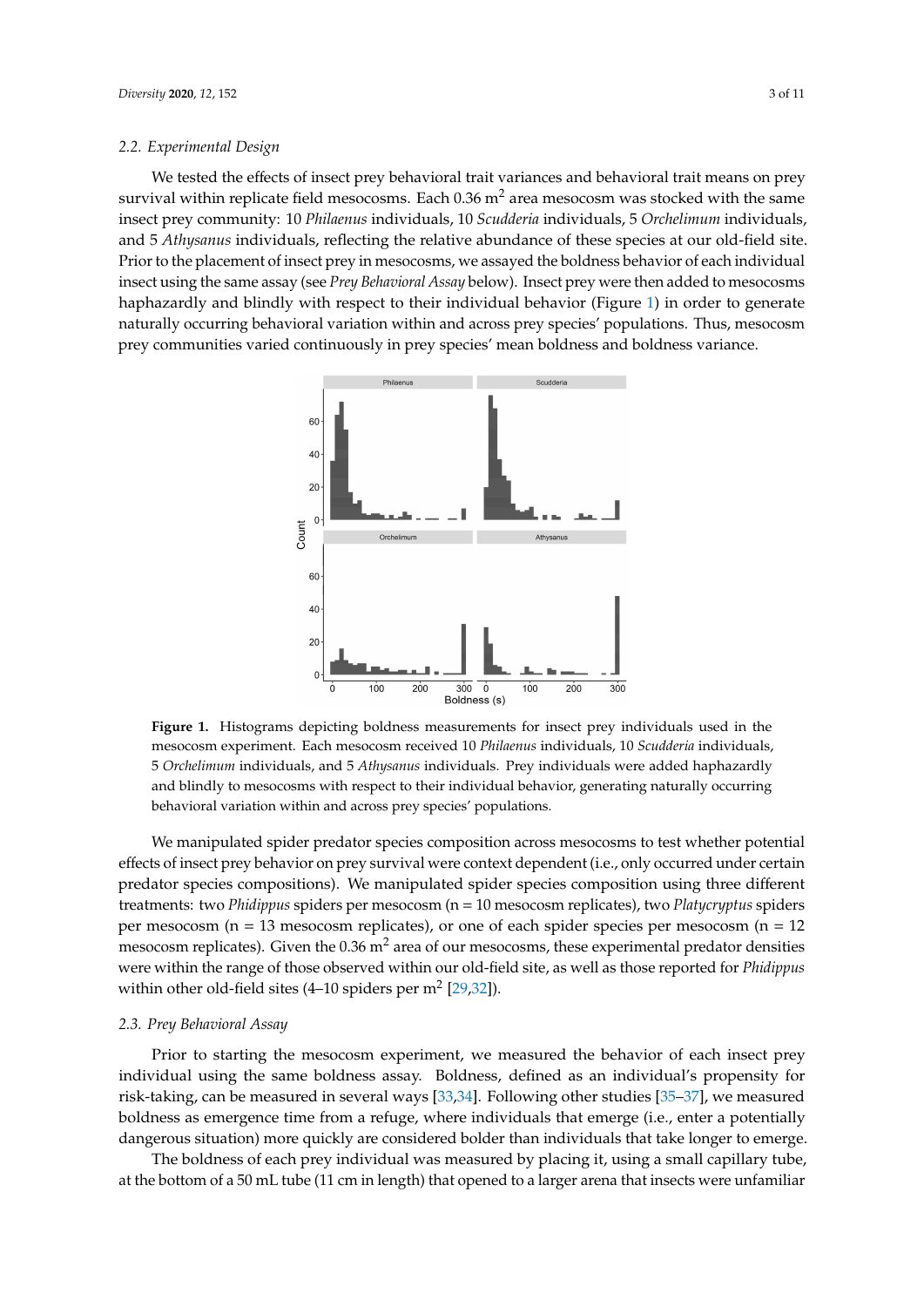with. We then recorded the amount of time required for each insect to climb up and out of the tube after it had begun moving within the tube. Assays were terminated if the individual did not move within 300 s. Accordingly, all boldness measurements potentially surpassing 300 s were assigned the value of 300 s. While we did not assess the repeatability of insect boldness, previous work suggests that boldness is a repeatable trait in both *Philaenus* and *Scudderia* [\[38\]](#page-9-16), as well as for several other herbivorous insect species [\[39\]](#page-9-17).

## *2.4. Mesocosm Design and Assembly*

We used 60 (L)  $\times$  60 (W)  $\times$  60 cm (H) collapsible cages (1450DSV: BioQuip Products, Inc.) as field mesocosms. These cages had a lumite mesh roof and three lumite mesh walls to allow for natural rainfall and humidity variation, while the fourth wall was covered with transparent plastic. Two weeks before mesocosms were set out, we transplanted *Solidago canadensis* stems to lawns that bordered opposite sides of the old-field. These plants were spaced 2 m apart, forming a line around the old-field. Immediately before adding the mesocosms, we cut the plants surrounding each transplanted plant to 6 cm in height. We then placed a mesocosm over each transplanted plant and lined the bottoms of mesocosms with topsoil to prevent organism escape or incursion. The goal of this procedure was to create identical patches of old-field within mesocosms. *Solidago* plants further provided food and refuge habitat for insect prey during the experiment. All mesocosms were oriented with their plastic side facing north to prevent overheating during sunrise and sunset periods. Before the addition of experimental animals to mesocosms, we conducted several visual scans of all mesocosms and removed naturally occurring insects and spiders.

After this assembly process, we added insect prey to mesocosms and then spiders. Spider predator species composition treatments were assigned randomly to mesocosms, and all treatments were run concurrently. Spiders hid within refuge habitat upon being added to mesocosms, and thus all predation events occurred under natural conditions over the course of the experiment. The boldness behavior of each insect prey individual was known, allowing us to calculate both the mean boldness and boldness coefficient of variation of each prey species' population within each mesocosm (see *Analysis*). While individual spider behavior was assayed prior to placement in mesocosms, spider behavior did not affect prey survival [\[40\]](#page-9-18), and spider individuals were randomly assigned to mesocosms to mimic natural predator behavioral variation in the field. After the addition of spiders, mesocosm communities were left undisturbed for eight days, allowing natural trophic dynamics to occur. At the end of this eight-day period, mesocosms were deconstructed, and surviving insects were counted within each mesocosm to measure prey survival.

## *2.5. Analysis*

Our analysis compared the effects of insect prey behavioral trait variances and behavioral trait means on prey survival and tested whether these effects depended on spider predator species composition. We built four generalized linear models, with one model for the survival of each insect prey species (*Philaenus*, *Scudderia*, *Orchelimum*, *Athysanus*). Due to overdispersion, we modeled proportional prey survival response variables using a quasibinomial error distribution within R [\[41\]](#page-9-19). Boldness trait variance was calculated as the coefficient of variation (CV; the standard deviation divided by the mean), a standard measure of dispersion. To separate the direct and indirect effects of prey behavior, each model included both the focal species' (i.e., the species whose survival was being modeled) mean boldness and boldness CV (direct effects), as well as the mean boldness and boldness CV of the rest of the prey community within each mesocosm, excluding the focal species (indirect effects). We further included two-way interactions between each of these four behavioral fixed effects (focal species mean boldness, focal species boldness CV, community mean boldness, community boldness CV) and spider predator species composition (three treatments: *Phidippus* spiders, *Platycryptus* spiders, or one individual from each spider species). This approach allowed us to assess (1) direct effects of prey behavior on survival (e.g., the effect of *Philaenus* behavior on *Philaenus* survival),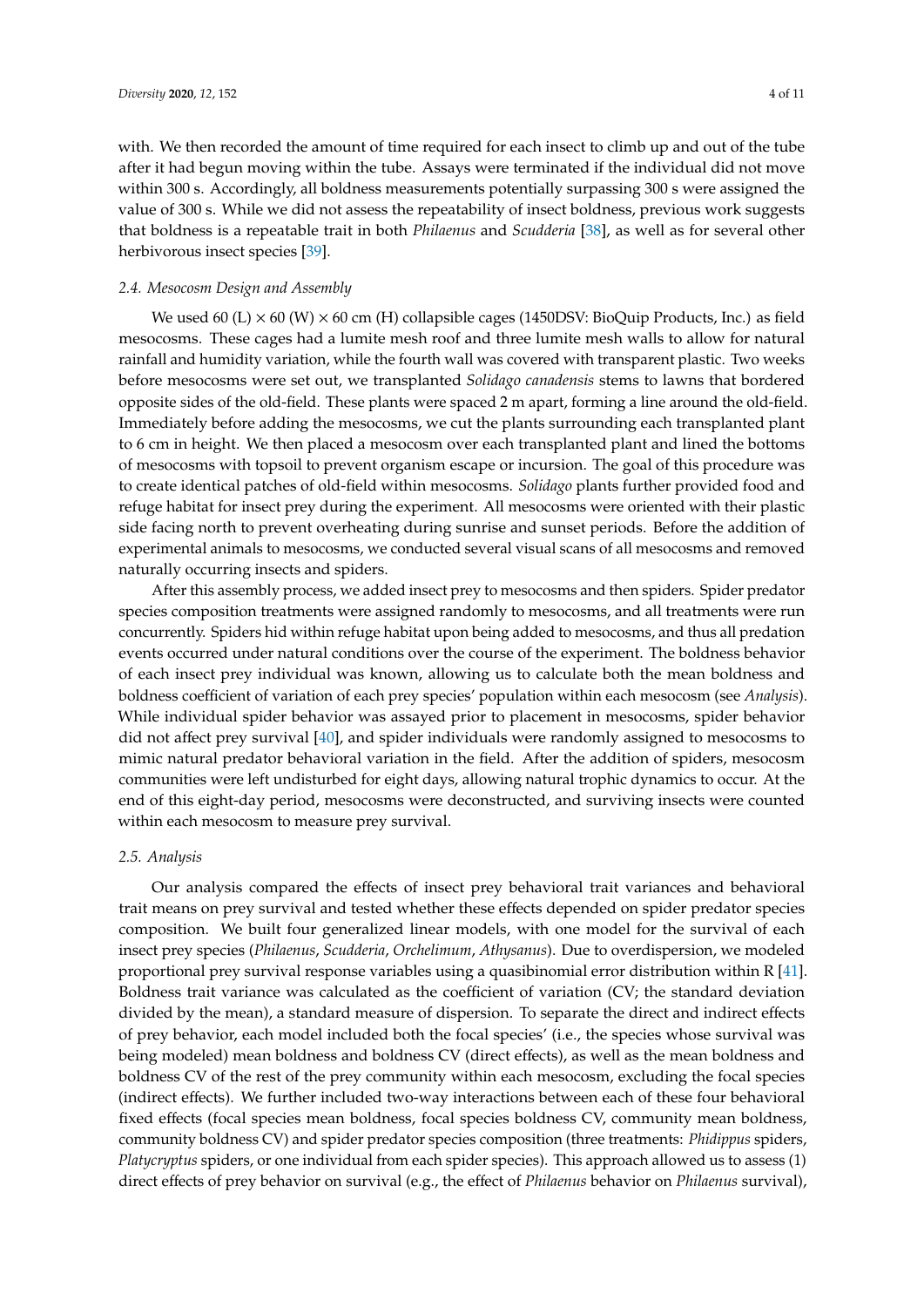(2) indirect effects of prey behavior on survival (e.g., the effects of the prey community, minus *Philaenus*, on *Philaenus* survival), and (3) the dependence of both direct and indirect effects on spider predator species composition. We tested the significance of fixed effects using likelihood-ratio Chi-square tests ("Anova" function in the "Car" package [\[42\]](#page-9-20)).

# **3. Results**

# *3.1. Philaenus Survival*

The population-level behavioral variance of *Philaenus* influenced its survival (i.e., a direct effect), but this effect was dependent on spider predator species composition. *Philaenus* survival declined with increasing boldness variance in the presence of *Phidippus* jumping spiders but not in the other predator treatments, driving a significant interaction between predator treatment and *Philaenus* boldness variation (Table [1,](#page-4-0) Figure [2\)](#page-5-0). All other factors, including measurements of mean boldness, failed to predict *Philaenus* survival (Table [1\)](#page-4-0).

|                           | <b>Term</b>                                            | $x^2$ | d.f.           | $\boldsymbol{P}$ |
|---------------------------|--------------------------------------------------------|-------|----------------|------------------|
| Philaenus survival model  | Predator treatment                                     | 0.19  | $\overline{2}$ | 0.91             |
|                           | Philaenus average boldness                             | 2.01  | $\mathbf{1}$   | 0.16             |
|                           | Philaenus boldness CV                                  | 0.13  | $\mathbf{1}$   | 0.72             |
|                           | Community average boldness                             | 0.84  | $\mathbf{1}$   | 0.36             |
|                           | Community boldness CV                                  | 0.92  | $\mathbf{1}$   | 0.34             |
|                           | Predator treatment × Philaenus average boldness        | 2.88  | $\overline{2}$ | 0.24             |
|                           | Predator treatment × Philaenus boldness CV             | 10.55 | $\overline{2}$ | 0.01             |
|                           | Predator treatment × Community average boldness        | 4.47  | $\mathbf 2$    | 0.11             |
|                           | Predator treatment × Community boldness CV             | 3.39  | $\overline{2}$ | 0.18             |
| Scudderia survival model  | Predator treatment                                     | 0.98  | $\overline{2}$ | 0.61             |
|                           | Scudderia average boldness                             | 1.01  | $\mathbf{1}$   | 0.31             |
|                           | Scudderia boldness CV                                  | 0.25  | $\mathbf{1}$   | 0.62             |
|                           | Community average boldness                             | 4.38  | $\mathbf{1}$   | 0.04             |
|                           | Community boldness CV                                  | 11.28 | $\mathbf{1}$   | < 0.001          |
|                           | Predator treatment × Scudderia average boldness        | 0.80  | $\overline{2}$ | 0.67             |
|                           | Predator treatment × Scudderia boldness CV             | 0.23  | $\overline{2}$ | 0.89             |
|                           | Predator treatment $\times$ Community average boldness | 4.99  | $\overline{2}$ | 0.08             |
|                           | Predator treatment × Community boldness CV             | 4.13  | $\mathbf 2$    | 0.13             |
| Orchelimum survival model | Predator treatment                                     | 3.87  | $\overline{2}$ | 0.14             |
|                           | Orchelimum average boldness                            | 0.31  | $\mathbf{1}$   | 0.58             |
|                           | Orchelimum boldness CV                                 | 4.86  | $\mathbf{1}$   | 0.03             |
|                           | Community average boldness                             | 0.47  | $\mathbf{1}$   | 0.49             |
|                           | Community boldness CV                                  | 1.42  | $\mathbf{1}$   | 0.23             |
|                           | Predator treatment × Orchelimum average boldness       | 0.50  | 2              | 0.78             |
|                           | Predator treatment × Orchelimum boldness CV            | 0.90  | $\overline{2}$ | 0.64             |
|                           | Predator treatment × Community average boldness        | 5.41  | $\overline{2}$ | 0.07             |
|                           | Predator treatment × Community boldness CV             | 2.30  | $\overline{2}$ | 0.32             |
| Athysanus survival model  | Predator treatment                                     | 1.79  | $\overline{2}$ | 0.41             |
|                           | Athysanus average boldness                             | 0.41  | $\mathbf{1}$   | 0.52             |
|                           | Athysanus boldness CV                                  | 0.00  | $\mathbf{1}$   | 0.97             |
|                           | Community average boldness                             | 0.54  | $\mathbf{1}$   | 0.46             |
|                           | Community boldness CV                                  | 0.19  | $\mathbf{1}$   | 0.66             |
|                           | Predator treatment × Athysanus average boldness        | 3.10  | $\overline{2}$ | 0.21             |
|                           | Predator treatment × Athysanus boldness CV             | 2.35  | $\overline{2}$ | 0.31             |
|                           | Predator treatment × Community average boldness        | 2.30  | 2              | 0.32             |
|                           | Predator treatment × Community boldness CV             | 0.04  | $\overline{2}$ | 0.98             |

<span id="page-4-0"></span>**Table 1.** ANOVA tables for insect prey survival generalized linear models. Significance of fixed effects, tested using likelihood-ratio Chi-square tests, indicated in bold.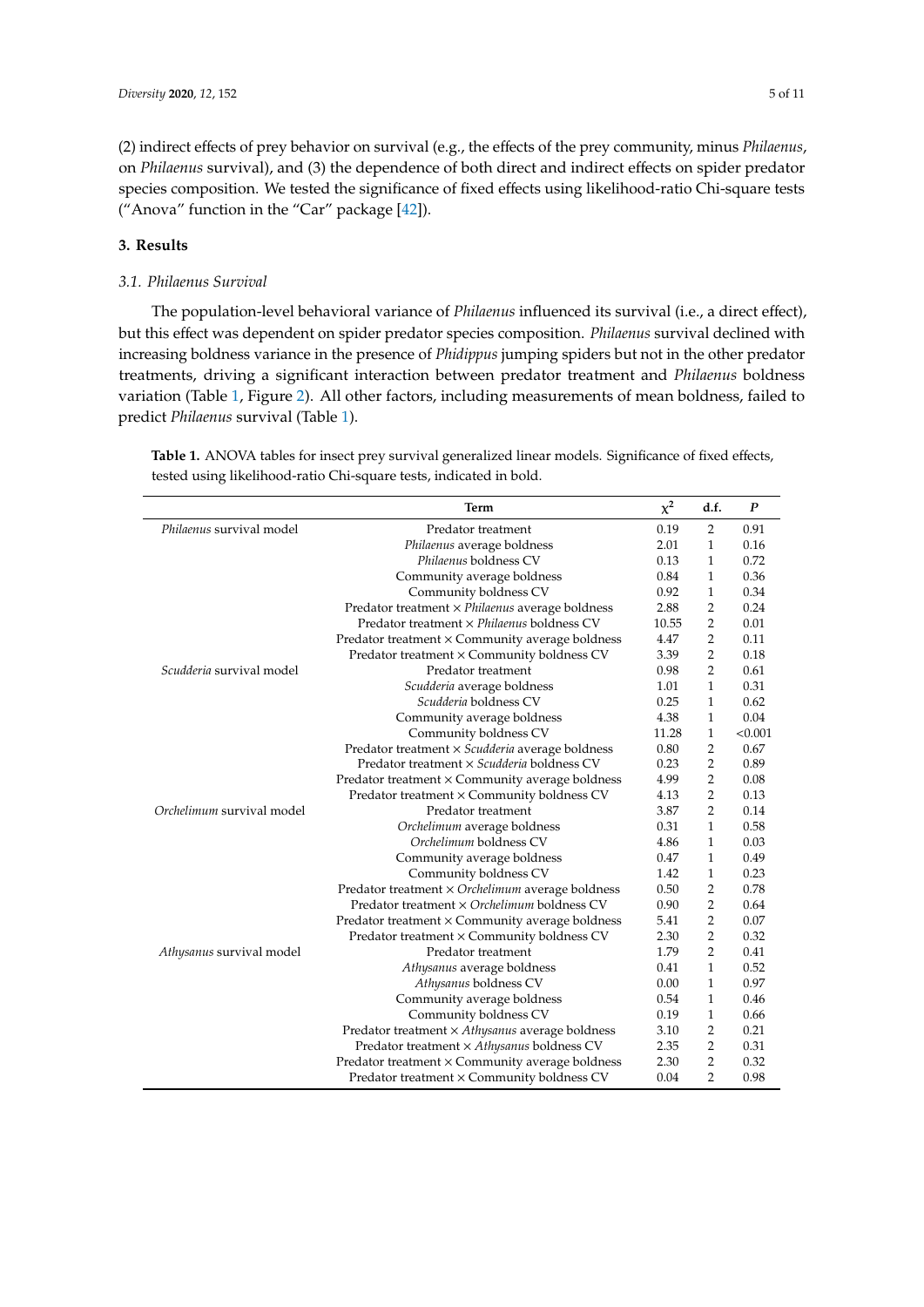<span id="page-5-0"></span>

**Figure 2.** Direct effect of *Philaenus* prey boldness variance on *Philaenus* proportional survival in the *Phidippus* spider predator treatment. Field mesocosms were stocked with 10 *Philaenus* individuals, and population-level boldness variance was calculated as the coefficient of variation in boldness across these 10 individuals. Shaded areas around marginal effect regression lines represent 84% confidence intervals generated using the "ggpredict" function in the R package "ggeffects" [\[43\]](#page-9-21). Eighty-four percent confidence intervals approximate significant differences at a 95% confidence level [\[44\]](#page-10-0).

## *3.2. Scudderia Survival*

<span id="page-5-1"></span>*Scudderia* survival increased with increasing boldness variance of the prey community (i.e., an indirect effect), and this effect was consistent across spider predator treatments (Table [1,](#page-4-0) Figure [3\)](#page-5-1). We also recorded a positive effect of mean community boldness on *Scudderia* survival, though this effect was relatively weak (Table [1\)](#page-4-0). *Scudderia* population-level behavioral metrics did not influence its survival (i.e., no evidence for direct effects; Table [1\)](#page-4-0).



**Figure 3.** Indirect effect of prey community boldness variance on *Scudderia* proportional survival across all spider predator treatments. Field mesocosms were stocked with 10 *Scudderia* individuals, and community boldness variance was calculated as the coefficient of variation in boldness all prey species (*Philaenus*, *Orchelimum*, *Athysanus*) minus the focal species *Scudderia*. Shaded areas around marginal effect regression line represent 84% confidence intervals generated using the "ggpredict" function in the R package "ggeffects" [\[43\]](#page-9-21).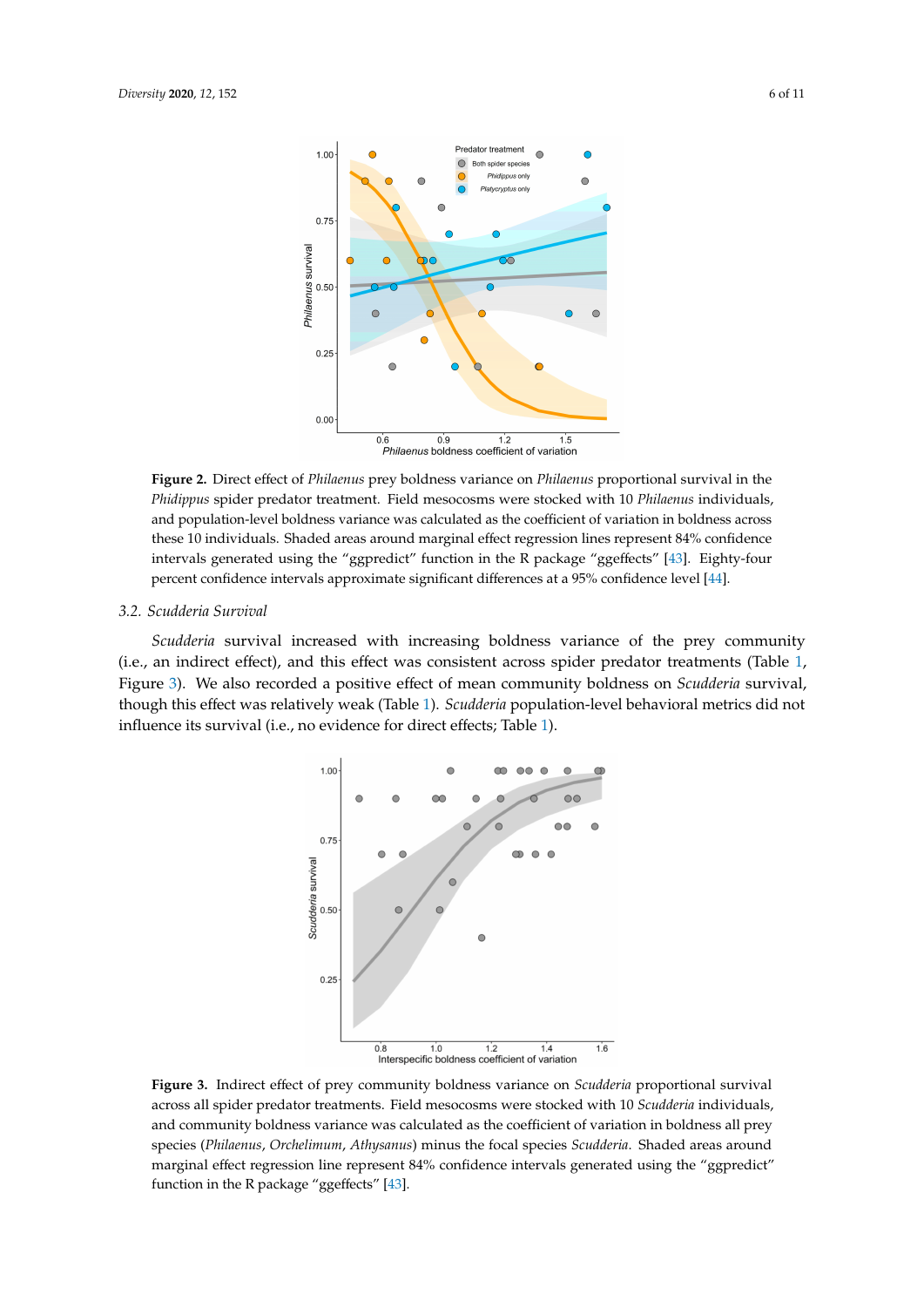#### *3.3. Orchelimum Survival*

<span id="page-6-0"></span>Similar to *Philaenus*, we recorded a negative direct effect of *Orchelimum* population-level behavioral variance on its survival (Figure [4,](#page-6-0) Table [1\)](#page-4-0), though this effect was consistent across spider predator treatments (Table [1\)](#page-4-0). All other factors, including measurements of mean boldness, failed to predict *Orchelimum* survival (Table [1\)](#page-4-0).



**Figure 4.** Direct effect of *Orchelimum* prey boldness variance on *Orchelimum* proportional survival across all spider predator treatments. Field mesocosms were stocked with 5 *Orchelimum* individuals, and population-level boldness variance was calculated as the coefficient of variation in boldness across these 5 individuals. Shaded areas around marginal effect regression line represent 84% confidence intervals generated using the "ggpredict" function in the R package "ggeffects" [\[43\]](#page-9-21).

#### *3.4. Athysanus survival*

None of the model factors were significant predictors of *Athysanus* survival (Table [1\)](#page-4-0).

## **4. Discussion**

While myriad studies have established the importance of prey traits for predator–prey interactions [\[3](#page-8-12)[,17](#page-8-10)[,19\]](#page-9-0), these studies are typically focused at either the individual level within a natural selection context [\[3\]](#page-8-12) or at the community level within a species selection context [\[45\]](#page-10-1). Such traditional approaches overlook the ecological effects of population- or group-level trait variance [\[11\]](#page-8-5), a potential key property linking the traits of individuals to communities. Here, using a field experiment, we showed that prey behavioral trait variances have decisive effects on herbivorous insect survival as mediated by spider predators, while behavioral trait means offer relatively less explanatory power. Importantly, such effects of prey behavioral trait variance on survival arose via both direct and indirect mechanisms. Behaviorally variant populations of both *Philaenus* and *Orchelimum* experienced reduced survival compared to behaviorally homogeneous populations (i.e., direct negative effects). Yet for *Philaenus*, this direct negative effect was only manifested in the presence of *Phidippus* spiders, a context-dependent effect of behavioral trait variance. We further detected an indirect effect whereby the aggregate behavioral trait variance of the surrounding prey community, *Philaenus*, *Orchelimum,* and *Athysanus*, improved the survival of *Scudderia*. In total, these findings revealed new and intricate pathways by which prey behavioral traits scale to shape prey community structure via a shared predator.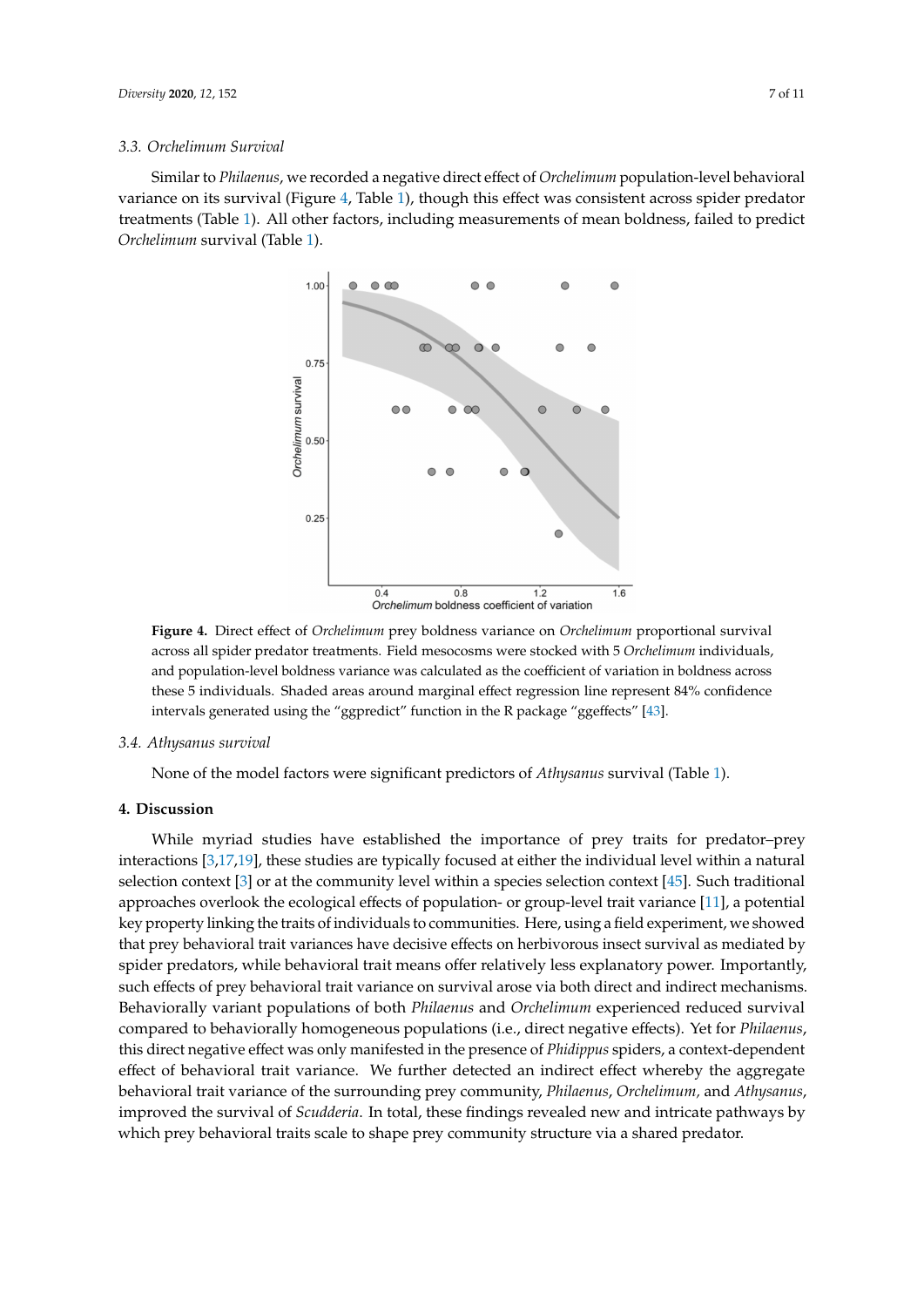## *4.1. Di*ff*erences across Prey Species*

The nature of direct and indirect interactions within our study system was largely prey species dependent. While *Philaenus* and *Orchelimum* boldness trait variance reduced their probability of survival, we found no evidence for direct effects in the other two prey species. Furthermore, *Scudderia* was the only prey species whose survival was influenced by an indirect effect. This suggests that the effects of behavioral trait variance are not universal but rather dependent on prey species' functional traits.

Direct negative effects of *Philaenus* and *Orchelimum* boldness variance on survival could be due to spiders' increased capture efficiency of behaviorally extreme prey individuals (e.g., particularly bold or shy individuals) whose availability increases in more behaviorally variant groups. Previous work by Lichtenstein et al. (2017) confirmed this direct negative effect of *Philaenus* behavioral variance on *Philaenus* survival, though this study estimated behavioral hypervolumes from three *Philaenus* behavioral traits: activity level, boldness, and space use [\[38\]](#page-9-16). If these effects of behavioral variance persist in the field, then spiders could drive stabilizing selection on *Philaenus* and *Orchelimum* boldness via the improved survival of behaviorally intermediate individuals [\[46\]](#page-10-2). More specifically, *Philaenus* experienced this direct negative effect in the presence of *Phidippus* spiders but not *Platycryptus* spiders or the treatment in which both spider species were included. Such a context-dependent direct negative effect may stem from the unique predator avoidance (i.e., escape) abilities of *Philaenus* froghoppers, who are better jumpers for their size than fleas [\[47\]](#page-10-3). We suggest it is possible that *Phidippus* was the only predator able to capture *Philaenus* individuals at either end of the boldness spectrum.

Improved *Scudderia* survival in the presence of behaviorally variant insect prey communities could result from *Scudderia* behavioral modifications over the course of the experiment. While we assayed individual insect boldness a few days before running our experiment, this does not preclude behavioral changes during the experiment. As such, it is possible that the surrounding prey community modified *Scudderia* behavior in such a way that enhanced their survival. Clearly, additional work is required to probe the underlying behavioral mechanisms behind these interactions and assess their generality. We believe that a better understanding of the role of functional traits in regulating behaviorally mediated interactions will increase predictability across systems.

## *4.2. Indirect E*ff*ect Mediated by a Shared Predator*

Our study sheds new light on interactions between prey species mediated by a shared predator, a major class of indirect effects. The most well-studied of these interactions is apparent competition, which in its most basic form describes the scenario in which prey species indirectly reduce one another's densities via the positive numerical response of a shared predator [\[48](#page-10-4)[,49\]](#page-10-5). Other work shows that agonistic interactions between prey can similarly increase predation rates, even in the absence of any predator numerical response [\[24\]](#page-9-5). Our study describes a related indirect effect, apparent commensalism, where the behavioral variance of the surrounding prey community increases the survival of *Scudderia* in the presence of a shared predator.

### *4.3. Conclusion and Future Directions*

Individual-level trait variation is ubiquitous within natural populations, but ecologists are just beginning to appreciate the full extent of its effects on community-level processes [\[26](#page-9-7)[,27,](#page-9-22)[50\]](#page-10-6). Our study demonstrates the importance of behavioral trait variance in regulating insect survival, effectively scaling the effects of individual traits to the community level. In contrast, we found the effects of behavioral trait means to be relatively weak in magnitude (i.e., having relatively less predictive power). Our findings further suggest prey species specificity in the effects of trait variance, adding a new level of complexity to our understanding of predator–prey systems. While such complexity could be expected to diminish the predictability of predator–prey dynamics, we contend that such idiosyncratic responses might help explain the striking variation in community structure observed along natural gradients. Our study suggests that the magnitude of direct and indirect effects could change substantially across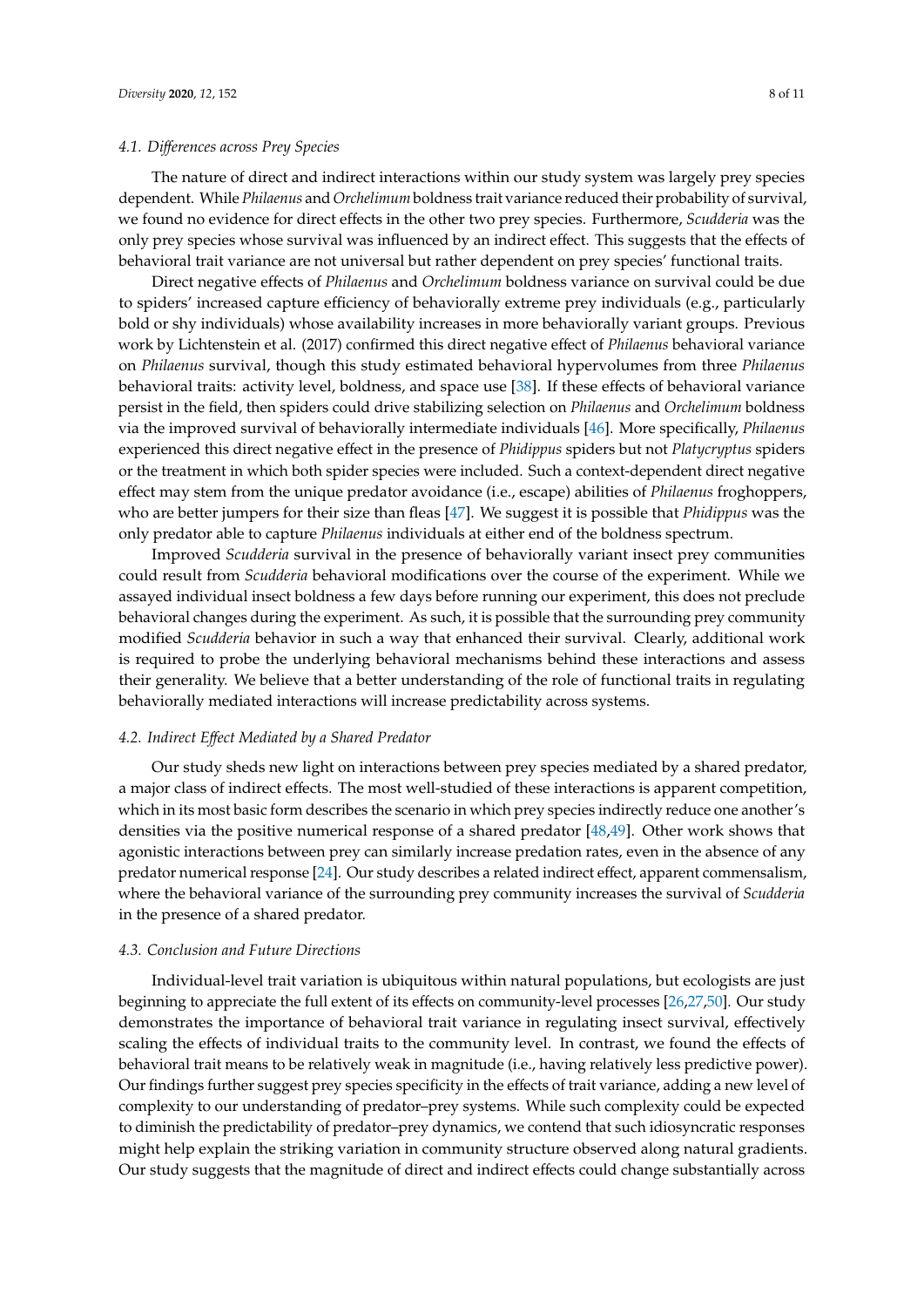ecological gradients (e.g., trait variance within species, the presence of specific predators), thereby supporting heterogeneous landscapes of species interactions [\[51\]](#page-10-7). Though underexplored, we expect that future empirical and theoretical explorations of such gradient-dependence will provide new insight into the structure and functioning of natural communities.

**Author Contributions:** Conceptualization, B.J.T., R.C.-P., and J.L.L.L.; methodology, J.L.L.L.; formal analysis, B.J.T. and R.C.-P.; investigation, J.L.L.L.; writing—original draft preparation, B.J.T.; writing—review and editing, B.J.T., R.C.-P., and J.L.L.L. All authors have read and agreed to the published version of the manuscript.

**Funding:** This research was funded by the Pape Foundation and the McKinley Foundation of the University of Pittsburgh.

**Acknowledgments:** We wish to thank H. Rice for help in the field and the Editors of this Special Issue for inviting our submission. We are further grateful to the Pymatuning Laboratory of Ecology for hosting field work.

**Conflicts of Interest:** The authors declare no conflict of interest.

# **References**

- <span id="page-8-0"></span>1. Reed, W.L.; Janzen, F.J. Natural selection by avian predators on size and colour of a freshwater snail (*Pomacea flagellata*). *Biol. J. Linn. Soc.* **1999**, *67*, 331–342. [\[CrossRef\]](http://dx.doi.org/10.1006/bijl.1998.0305)
- 2. Strobbe, F.; McPeek, M.A.; Block, M.D.; Stoks, R. Survival selection imposed by predation on a physiological trait underlying escape speed. *Funct. Ecol.* **2010**, *24*, 1306–1312. [\[CrossRef\]](http://dx.doi.org/10.1111/j.1365-2435.2010.01752.x)
- <span id="page-8-12"></span>3. Moiron, M.; Laskowski, K.L.; Niemelä, P.T. Individual differences in behaviour explain variation in survival: A meta-analysis. *Ecol. Lett.* **2020**, *23*, 399–408. [\[CrossRef\]](http://dx.doi.org/10.1111/ele.13438) [\[PubMed\]](http://www.ncbi.nlm.nih.gov/pubmed/31811699)
- 4. Holmes, T.H.; McCormick, M.I. Influence of prey body characteristics and performance on predator selection. *Oecologia* **2009**, *159*, 401–413. [\[CrossRef\]](http://dx.doi.org/10.1007/s00442-008-1220-x)
- 5. Keiser, C.N.; Ingley, S.J.; Toscano, B.J.; Scharf, I.; Pruitt, J.N. Habitat complexity dampens selection on prey activity level. *Ethology* **2018**, *124*, 25–32. [\[CrossRef\]](http://dx.doi.org/10.1111/eth.12700)
- <span id="page-8-1"></span>6. Pretorius, J.D.; Lichtenstein, J.L.L.; Eliason, E.J.; Stier, A.C.; Pruitt, J.N. Predator-induced selection on urchin activity level depends on urchin body size. *Ethology* **2019**, *125*, 716–723. [\[CrossRef\]](http://dx.doi.org/10.1111/eth.12924)
- <span id="page-8-2"></span>7. Paine, R.T. Food Web Complexity and Species Diversity. *Am. Nat.* **1966**, *100*, 65–75. [\[CrossRef\]](http://dx.doi.org/10.1086/282400)
- <span id="page-8-3"></span>8. Huey, R.B.; Pianka, E.R. Ecological consequences of foraging mode. *Ecology* **1981**, *62*, 991–999. [\[CrossRef\]](http://dx.doi.org/10.2307/1936998)
- 9. Ritger, A.L.; Fountain, C.T.; Bourne, K.; Martín-Fernández, J.A.; Pierotti, M.E.R. Diet choice in a generalist predator, the invasive lionfish (*Pterois volitans*/*miles*). *J. Exp. Mar. Biol. Ecol.* **2020**, *524*, 151311. [\[CrossRef\]](http://dx.doi.org/10.1016/j.jembe.2020.151311)
- <span id="page-8-4"></span>10. Shultz, S.; Noë, R.; McGraw, W.S.; Dunbar, R.I.M. A community–level evaluation of the impact of prey behavioural and ecological characteristics on predator diet composition. *Proc. R. Soc. Lond. B Biol. Sci.* **2004**, *271*, 725–732. [\[CrossRef\]](http://dx.doi.org/10.1098/rspb.2003.2626)
- <span id="page-8-5"></span>11. Dibble, C.J.; Rudolf, V.H.W. Phenotype-environment matching predicts both positive and negative effects of intraspecific variation. *Am. Nat.* **2019**, *194*, 47–58. [\[CrossRef\]](http://dx.doi.org/10.1086/703483)
- <span id="page-8-6"></span>12. Lichtenstein, J.L.L.; Daniel, K.A.; Wong, J.B.; Wright, C.M.; Doering, G.N.; Costa-Pereira, R.; Pruitt, J.N. Habitat structure changes the relationships between predator behavior, prey behavior, and prey survival rates. *Oecologia* **2019**, *190*, 297–308. [\[CrossRef\]](http://dx.doi.org/10.1007/s00442-019-04344-w) [\[PubMed\]](http://www.ncbi.nlm.nih.gov/pubmed/30707296)
- <span id="page-8-7"></span>13. Modlmeier, A.P.; Keiser, C.N.; Watters, J.V.; Sih, A.; Pruitt, J.N. The keystone individual concept: An ecological and evolutionary overview. *Anim. Behav.* **2014**, *89*, 53–62. [\[CrossRef\]](http://dx.doi.org/10.1016/j.anbehav.2013.12.020)
- <span id="page-8-8"></span>14. Start, D. Individual and population differences shape species interactions and natural selection. *Am. Nat.* **2019**, *194*, 183–193. [\[CrossRef\]](http://dx.doi.org/10.1086/704060) [\[PubMed\]](http://www.ncbi.nlm.nih.gov/pubmed/31318293)
- 15. McGhee, K.E.; Pintor, L.M.; Bell, A.M. Reciprocal behavioral plasticity and behavioral types during predator-prey interactions. *Am. Nat.* **2013**, *182*, 704–717. [\[CrossRef\]](http://dx.doi.org/10.1086/673526)
- <span id="page-8-9"></span>16. Palkovacs, E.P.; Post, D.M. Eco-evolutionary interactions between predators and prey: Can predator-induced changes to prey communities feed back to shape predator foraging traits? *Evol. Ecol. Res.* **2008**, *10*, 699–720.
- <span id="page-8-10"></span>17. Brose, U. Body-mass constraints on foraging behaviour determine population and food-web dynamics. *Funct. Ecol.* **2010**, *24*, 28–34. [\[CrossRef\]](http://dx.doi.org/10.1111/j.1365-2435.2009.01618.x)
- <span id="page-8-11"></span>18. Costa-Pereira, R.; Araújo, M.S.; Olivier, R.; Da, S.; Souza, F.L.; Rudolf, V.H.W. Prey limitation drives variation in allometric scaling of predator-prey interactions. *Am. Nat.* **2018**, *192*, E139–E149. [\[CrossRef\]](http://dx.doi.org/10.1086/698726)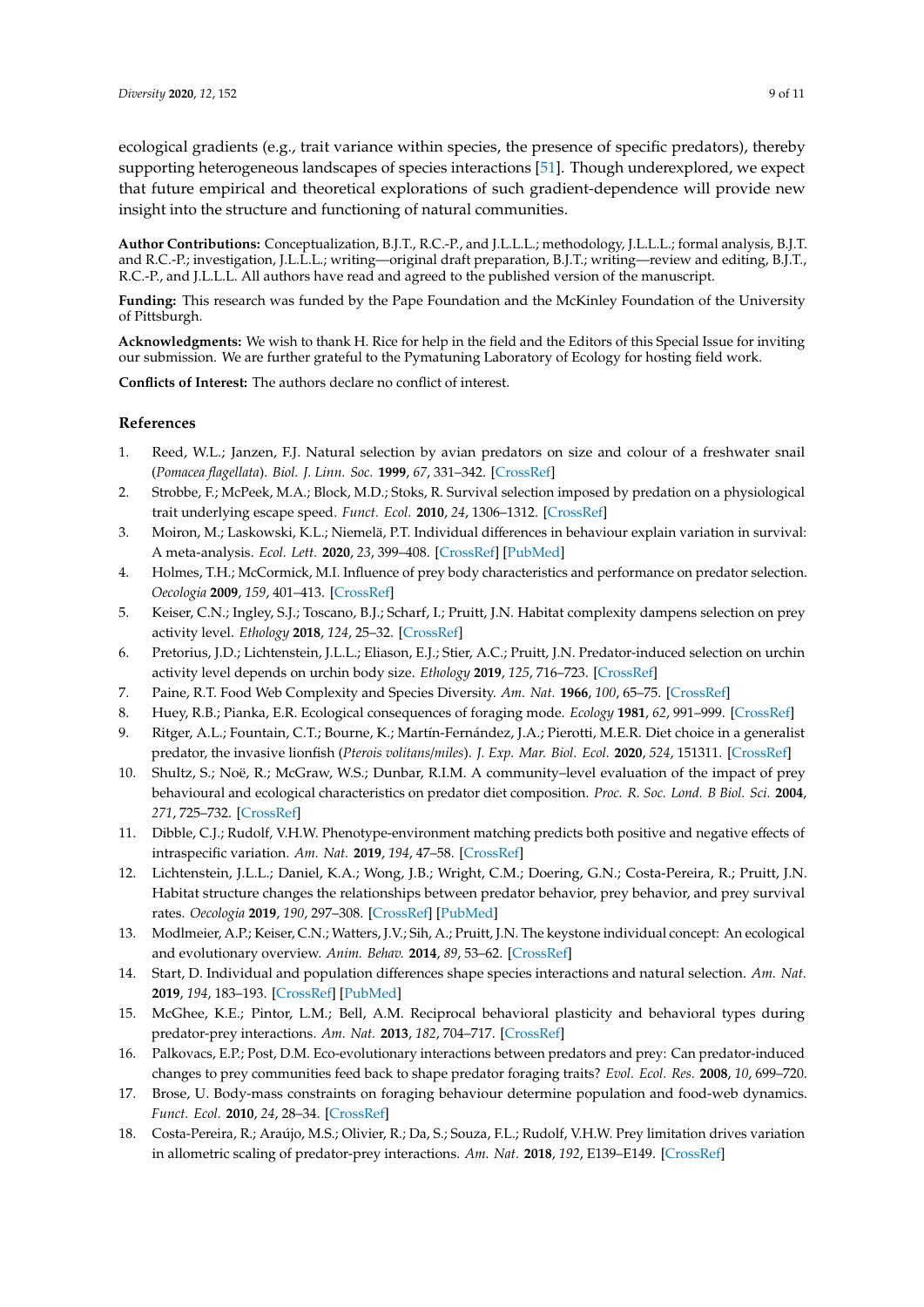- <span id="page-9-0"></span>19. Boukal, D. Trait-and size-based descriptions of trophic links in freshwater food webs: Current status and perspectives. *J. Limnol.* **2014**, *73*, 171–185. [\[CrossRef\]](http://dx.doi.org/10.4081/jlimnol.2014.826)
- <span id="page-9-1"></span>20. Gibert, J.P.; Brassil, C.E. Individual phenotypic variation reduces interaction strengths in a consumer–resource system. *Ecol. Evol.* **2014**, *4*, 3703–3713. [\[CrossRef\]](http://dx.doi.org/10.1002/ece3.1212)
- <span id="page-9-2"></span>21. Brousseau, P.-M.; Gravel, D.; Handa, I.T. Trait matching and phylogeny as predictors of predator–prey interactions involving ground beetles. *Funct. Ecol.* **2018**, *32*, 192–202. [\[CrossRef\]](http://dx.doi.org/10.1111/1365-2435.12943)
- <span id="page-9-3"></span>22. Kingsolver, J.G.; Pfennig, D.W. Patterns and power of phenotypic selection in nature. *BioScience* **2007**, *57*, 561–572. [\[CrossRef\]](http://dx.doi.org/10.1641/B570706)
- <span id="page-9-4"></span>23. Huang, C.; Sih, A. Experimental studies on behaviorally mediated, indirect interactions through a shared predator. *Ecology* **1990**, *71*, 1515–1522. [\[CrossRef\]](http://dx.doi.org/10.2307/1938288)
- <span id="page-9-5"></span>24. Toscano, B.J.; Fodrie, F.J.; Madsen, S.L.; Powers, S.P. Multiple prey effects: Agonistic behaviors between prey species enhances consumption by their shared predator. *J. Exp. Mar. Biol. Ecol.* **2010**, *385*, 59–65. [\[CrossRef\]](http://dx.doi.org/10.1016/j.jembe.2010.01.001)
- <span id="page-9-6"></span>25. Dingemanse, N.J.; Kazem, A.J.N.; Réale, D.; Wright, J. Behavioural reaction norms: Animal personality meets individual plasticity. *Trends Ecol. Evol.* **2010**, *25*, 81–89. [\[CrossRef\]](http://dx.doi.org/10.1016/j.tree.2009.07.013)
- <span id="page-9-7"></span>26. Bolnick, D.I.; Amarasekare, P.; Araújo, M.S.; Bürger, R.; Levine, J.M.; Novak, M.; Rudolf, V.H.W.; Schreiber, S.J.; Urban, M.C.; Vasseur, D.A. Why intraspecific trait variation matters in community ecology. *Trends Ecol. Evol.* **2011**, *26*, 183–192. [\[CrossRef\]](http://dx.doi.org/10.1016/j.tree.2011.01.009)
- <span id="page-9-22"></span>27. Toscano, B.J.; Gownaris, N.J.; Heerhartz, S.M.; Monaco, C.J. Personality, foraging behavior and specialization: Integrating behavioral and food web ecology at the individual level. *Oecologia* **2016**, *182*, 55–69. [\[CrossRef\]](http://dx.doi.org/10.1007/s00442-016-3648-8)
- <span id="page-9-8"></span>28. Modlmeier, A.P.; Keiser, C.N.; Wright, C.M.; Lichtenstein, J.L.; Pruitt, J.N. Integrating animal personality into insect population and community ecology. *Curr. Opin. Insect Sci.* **2015**, *9*, 77–85. [\[CrossRef\]](http://dx.doi.org/10.1016/j.cois.2015.03.008)
- <span id="page-9-9"></span>29. Hoefler, C.D.; Chen, A.; Jakob, E.M. The potential of a jumping spider, *Phidippus clarus*, as a biocontrol agent. *J. Econ. Entomol.* **2006**, *99*, 432–436. [\[CrossRef\]](http://dx.doi.org/10.1093/jee/99.2.432)
- 30. Beckerman, A.P.; Uriarte, M.; Schmitz, O.J. Experimental evidence for a behavior-mediated trophic cascade in a terrestrial food chain. *Proc. Natl. Acad. Sci. USA* **1997**, *94*, 10735–10738. [\[CrossRef\]](http://dx.doi.org/10.1073/pnas.94.20.10735)
- <span id="page-9-10"></span>31. Chase, J.M. Abiotic controls of trophic cascades in a simple grassland food chain. *Oikos* **1996**, *77*, 495–506. [\[CrossRef\]](http://dx.doi.org/10.2307/3545939)
- <span id="page-9-11"></span>32. Rothley, K.D.; Schmitz, O.J.; Cohon, J.L. Foraging to balance conflicting demands: Novel insights from grasshoppers under predation risk. *Behav. Ecol.* **1997**, *8*, 551–559. [\[CrossRef\]](http://dx.doi.org/10.1093/beheco/8.5.551)
- <span id="page-9-12"></span>33. Réale, D.; Reader, S.M.; Sol, D.; McDougall, P.T.; Dingemanse, N.J. Integrating animal temperament within ecology and evolution. *Biol. Rev.* **2007**, *82*, 291–318. [\[CrossRef\]](http://dx.doi.org/10.1111/j.1469-185X.2007.00010.x) [\[PubMed\]](http://www.ncbi.nlm.nih.gov/pubmed/17437562)
- <span id="page-9-13"></span>34. Beckmann, C.; Biro, P.A. On the validity of a single (boldness) assay in personality research. *Ethology* **2013**, *119*, 937–947. [\[CrossRef\]](http://dx.doi.org/10.1111/eth.12137)
- <span id="page-9-14"></span>35. Brown, C.; Braithwaite, V.A. Size matters: A test of boldness in eight populations of the poeciliid *Brachyraphis episcopi*. *Anim. Behav.* **2004**, *68*, 1325–1329. [\[CrossRef\]](http://dx.doi.org/10.1016/j.anbehav.2004.04.004)
- 36. Hedrick, A.V.; Kortet, R. Sex differences in the repeatability of boldness over metamorphosis. *Behav. Ecol. Sociobiol.* **2012**, *66*, 407–412. [\[CrossRef\]](http://dx.doi.org/10.1007/s00265-011-1286-z)
- <span id="page-9-15"></span>37. Harris, S.; Ramnarine, I.W.; Smith, H.G.; Pettersson, L.B. Picking personalities apart: Estimating the influence of predation, sex and body size on boldness in the guppy *Poecilia reticulata*. *Oikos* **2010**, *119*, 1711–1718. [\[CrossRef\]](http://dx.doi.org/10.1111/j.1600-0706.2010.18028.x)
- <span id="page-9-16"></span>38. Lichtenstein, J.L.L.; Wright, C.M.; McEwen, B.; Pinter-Wollman, N.; Pruitt, J.N. The multidimensional behavioural hypervolumes of two interacting species predict their space use and survival. *Anim. Behav.* **2017**, *132*, 129–136. [\[CrossRef\]](http://dx.doi.org/10.1016/j.anbehav.2017.08.010)
- <span id="page-9-17"></span>39. Bell, A.M.; Hankison, S.J.; Laskowski, K.L. The repeatability of behaviour: A meta-analysis. *Anim. Behav.* **2009**, *77*, 771–783. [\[CrossRef\]](http://dx.doi.org/10.1016/j.anbehav.2008.12.022)
- <span id="page-9-18"></span>40. Lichtenstein, J.L.L.; Rice, H.K.; Pruitt, J.N. Personality variation in two predator species does not impact prey species survival or plant damage in staged mesocosms. *Behav. Ecol. Sociobiol.* **2018**, *72*, 70. [\[CrossRef\]](http://dx.doi.org/10.1007/s00265-018-2487-5)
- <span id="page-9-19"></span>41. R Core Team. *R: A Language and Environment for Statistical Computing*; R Foundation for Statistical Computing: Vienna, Austria, 2019.
- <span id="page-9-20"></span>42. Fox, J.; Weisberg, S.; Adler, D.; Bates, D.; Baud-Bovy, G.; Ellison, S.; Firth, D.; Friendly, M.; Gorjanc, G.; Graves, S. Package 'car.' Vienna R Found. *Stat. Comput.* **2012**.
- <span id="page-9-21"></span>43. Lüdecke, D. ggeffects: Tidy data frames of marginal effects from regression models. *J. Open Source Softw.* **2018**, *3*, 772. [\[CrossRef\]](http://dx.doi.org/10.21105/joss.00772)